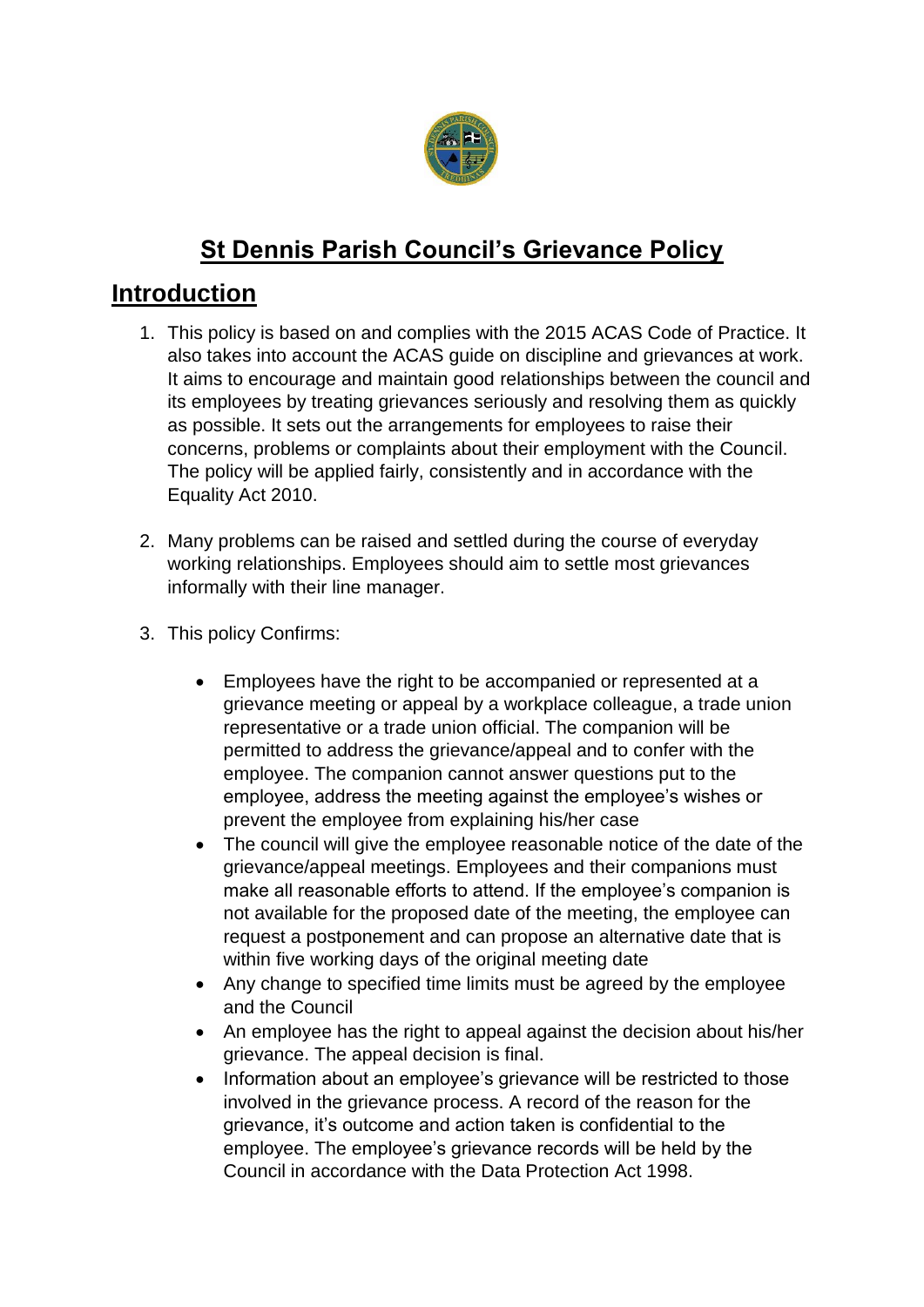- Recordings of the proceedings at any stage of the grievance procedure are prohibited, unless agreed as a reasonable adjustment that takes account of an employee's medical condition
- If an employee who is already subject to a disciplinary process raises a grievance, the grievance will normally be heard after the completion of the disciplinary procedure
- If a grievance is not upheld, no disciplinary action will be taken against an employee if he/she raised the grievance in good faith
- The council may consider mediation at any stage of the grievance procedure where appropriate, (for example where there have been communication breakdowns or allegations of bullying or harassment). Mediation is a dispute resolution process which requires the Council's and the employees consent.

### **Informal Grievance Procedure**

4. The Council and its employees benefit if grievances are resolved informally and as quickly as possible. As soon as a problem arises, the employee should raise it with his/her manager to see if an informal solution is possible. Both should try to resolve the matter at this stage. If the employee does not want to discuss the grievance with his/her manager (for example, because it concerns the manager), the employee should contact the Chairman of the staffing committee or, if appropriate another member of the staffing committee.

#### **Formal Grievance Procedure**

- 5. If it is not possible to resolve the grievance informally, the employee may submit a formal grievance. It should be submitted in writing to the Chairman of the staffing committee.
- 6. The staffing committee will appoint a sub-committee of three members to investigate the grievance. The sub-committee will appoint a Chairman from one of its members. No councillor with direct involvement in the matter shall be appointed to the sub-committee.

#### **Investigation**

7. The sub-committee will investigate the matter before the grievance meeting which may include interviewing others (e.g. employees, councillors or members of the public).

### **Notification**

- 8. Within 10 working days of the council receiving the employee's grievance, the employee will be asked, in writing, to attend a grievance meeting. The subcommittee's letter will include the following:
	- The names of its Chairman and other members
	- A summary of the employee's grievance based on his/her written submission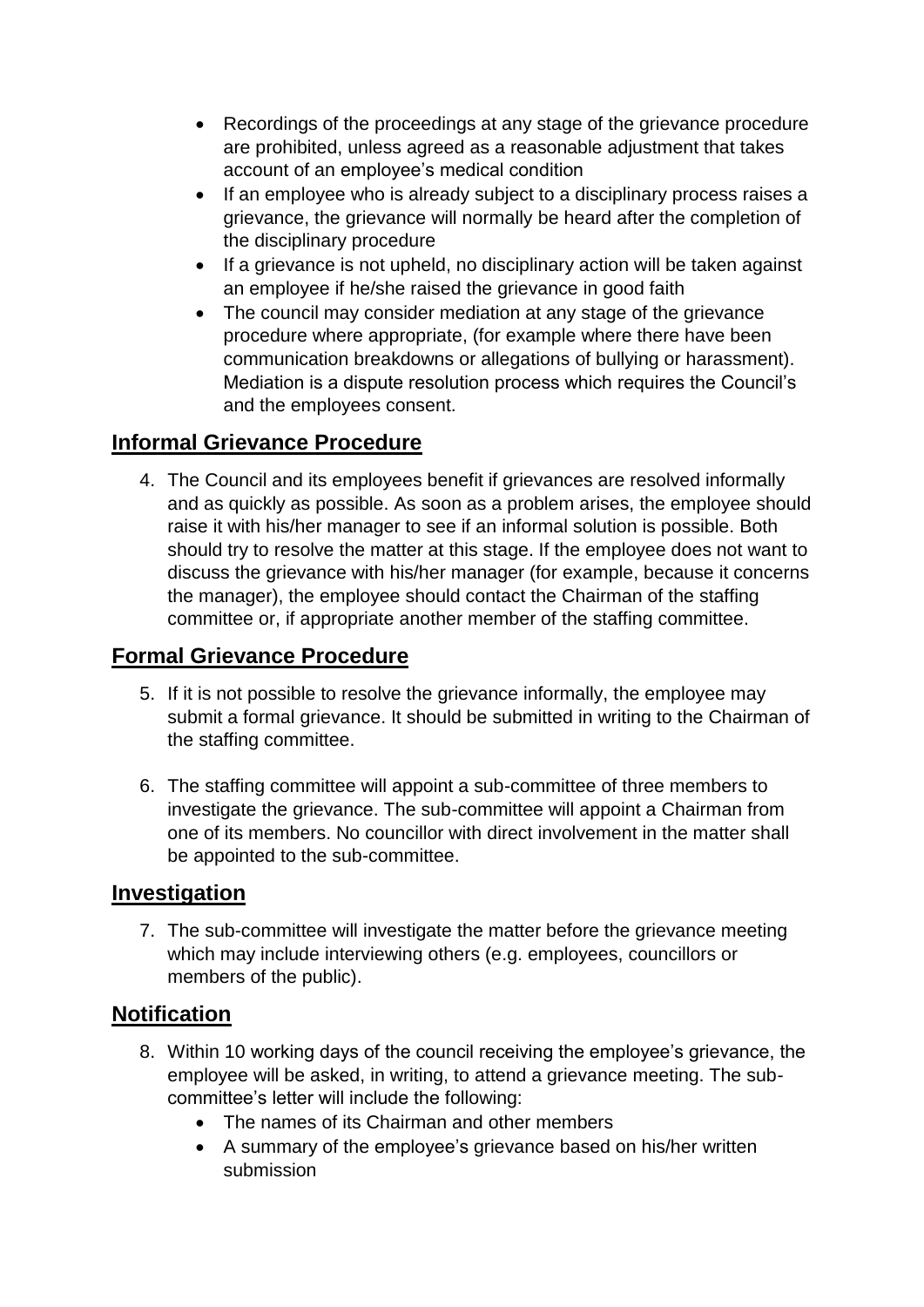- The date, time and place for the meeting. The employee will be given reasonable notice of the meeting which will be within 25 working days of when the Council received the grievance.
- The employee's right to be accompanied by a workplace colleague, a trade union representative or a trade union official
- A copy of the council's grievance policy
- Confirmation that, if necessary, witnesses may attend on the employee's behalf and that the employee should provide the names of his/her witnesses at least five working days before the meeting
- Confirmation that the employee will provide the Council with any supporting evidence at least five working days before the meeting

#### **Notification**

- 9. At the grievance meeting:
	- The chairman will introduce the members of the sub-committee to the employee
	- The employee (or companion) will set out the grievance and present the evidence
	- The chairman will ask the employee what action does he/she want the council to take
	- Any member of the sub-committee and the employee (or the companion) may question the witness
	- The employee (or companion) will have the opportunity to sum up the case
	- The chairman will provide the employee with the sub-committee's decision, in writing, within five working days of the meeting. The letter will notify the employee of the action, if any, that the council will take and of the employee's right to appeal
	- A grievance meeting may be adjourned to allow matters that were raised during the meeting to be investigated by the sub-committee

## **The appeal**

- 10.If an employee decide that his/her grievance has not been satisfactorily resolved by the sub-committee, he/she may submit a written appeal to the staffing committee. An appeal must be received by the council within five working days of the employee receiving the sub-committee's decision and must specify the grounds of appeal.
- 11.Appeals may be raised on a number of grounds, eg:
	- A failure by the council to follow the grievance policy
	- The decision was not supported by the evidence
	- The action proposed by the sub-committee was inadequate/inappropriate
	- New evidence has come to light since the grievance meeting